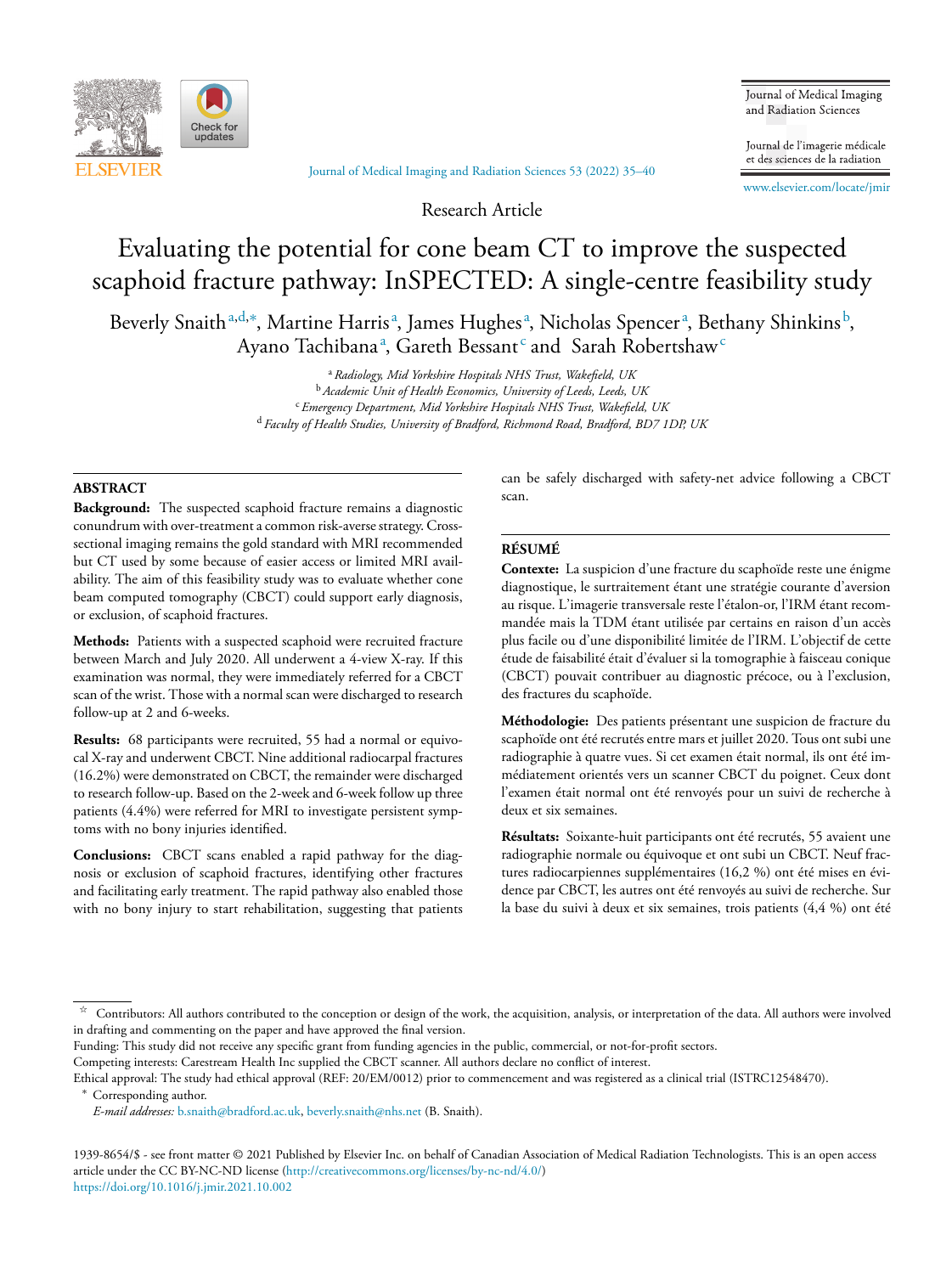orientés vers une IRM pour examiner des symptômes persistants sans qu'aucune lésion osseuse ne soit identifiée.

**Conclusions:** Les scannersCBCT ont permis un parcours rapide pour le diagnostic ou l'exclusion des fractures du scaphoïde, en identifiant d'autres fractures et en facilitant un traitement précoce. Ce parcours rapide a également permis à ceux qui n'avaient pas de lésion osseuse de commencer une rééducation, ce qui suggère que les patients peuvent être libérés en toute sécurité avec des conseils de sécurité après un examen CBCT.

*Keywords:* Scaphoid; Carpal bones; Fractures; Cone-beam computed tomography; X-ray

# **Introduction**

Management of the suspected scaphoid fracture remains a diagnostic conundrum, with most organisations requiring multiple hospital attendances and repeated investigations [\[1\].](#page-5-0) Given the poor sensitivity of clinical assessment, imaging remains critical in the confirmation, or exclusion, of a bony injury. As a result patients are managed proactively even if no fracture is identified, resulting in over-treatment with weeks of potentially unnecessary immobilisation and multiple hospital appointments [\[2,3\].](#page-5-0) This strategy is a only effective if a fracture is considered on initial assessment [\[4\].](#page-5-0) Although X-ray is still the standard initial investigation for suspected fractures in England the National Institute for Health and Care Excellence (NICE) published guidance in 2016 for the diagnosis and management of such injuries, recommending that immediate MRI should be considered [\[5\].](#page-5-0)

Access to cross sectional imaging remains challenging [\[1\].](#page-5-0) This is despite research confirming the positive clinical and economic impact of early MRI [\[6,7\].](#page-5-0) An alternative option for 3D visualisation of the wrist is CT, with multiple studies confirming the high sensitivity and specificity [\[8-12\].](#page-5-0) However, despite the greater availability of CT in terms of operational hours and shorter scan times [\[13\],](#page-5-0) the competing pressures are significant, particularly in relation to patient acuity [\[14\].](#page-5-0) An evolving technology in the musculoskeletal field is cone-beam extremity CT (CBCT) which provides a similar cross-sectional imaging capability but with a smaller footprint, lower patient dose and reduced cost [\[15\].](#page-5-0) CBCT has been shown to be effective in the identification of foreign bodies  $[16]$  and radiocarpal injuries [\[15,17-19\]](#page-5-0) with high sensitivity and specificity [\[20\].](#page-5-0)

This single-centre study investigated the feasibility of using CBCT in a streamlined scaphoid pathway. The aim was to develop evidence to support service planning as well as to provide data to support future research trial design. The study had ethical approval (REF: 20/EM/0012) prior to commencement and was registered as a clinical trial (ISTRC12548470).

## **Materials and methods**

#### *Study design and setting*

A prospective observational cohort study of a convenience sample of patients presenting with a history of trauma resulting in a suspected scaphoid fracture in a single UK NHS organisation. The study centre has three hospital sites with a

catchment population of 530,000 people and emergency care provision through two consultant-led emergency departments (ED) and an urgent treatment centre (UTC). A single CBCT scanner (OnSight, Carestream Health) was located at the central hospital site, with patients referred from the other ED or UTC if they require a scan. Changes to service pathways for suspected scaphoid fracture including same day, or next day, CBCT had been implemented six-months previously.

#### *Participants and recruitment*

A pragmatic target sample of 130 participants was set prior to the study based on average ED scaphoid X-rays attendances of 100 per month and an expected attrition rate of 35%, as reported in other similar studies [\[21\].](#page-5-0) The inclusion criteria were patients over the age of 18 presenting with a wrist injury suspicious for a scaphoid fracture (mechanism and tenderness at either the anatomical snuff box, scaphoid tubercle or on axial loading) requiring X-ray from triage or at clinician review. Patients were excluded if they had sustained other injuries, were unable, or unwilling, to have a CBCT scan and be followed up by a researcher, including completion of questionnaires.

Patients were recruited from 4th March to 30th June 2020 and followed up for 6 weeks (last follow up completed 11th August 2020). The majority of patients were recruited by the doctor or emergency nurse practitioner (ENP) managing their care, with the research team recruiting the remainder at the CBCT scan attendance. Patients who chose to participate in the study provided written consent, which included agreement to share routinely collected hospital data about their ED attendance. Patients without CBCT confirmed fracture were followed up virtually via telephone by the research team with an understanding that ED consultant review, MRI scan and/or physiotherapy referral may be organised if symptoms persist (continued pain or analgesia use). With the permission of the patient, reasons for declining to participate were recorded to inform the design of a future multicentre study.

# *Data sources and variables*

In line with local protocol, all participants with a suspected scaphoid fracture had a four-view X-ray series performed, with CBCT referral if the X-ray was normal or equivocal, as per standard care. Patients with a confirmed fracture on imaging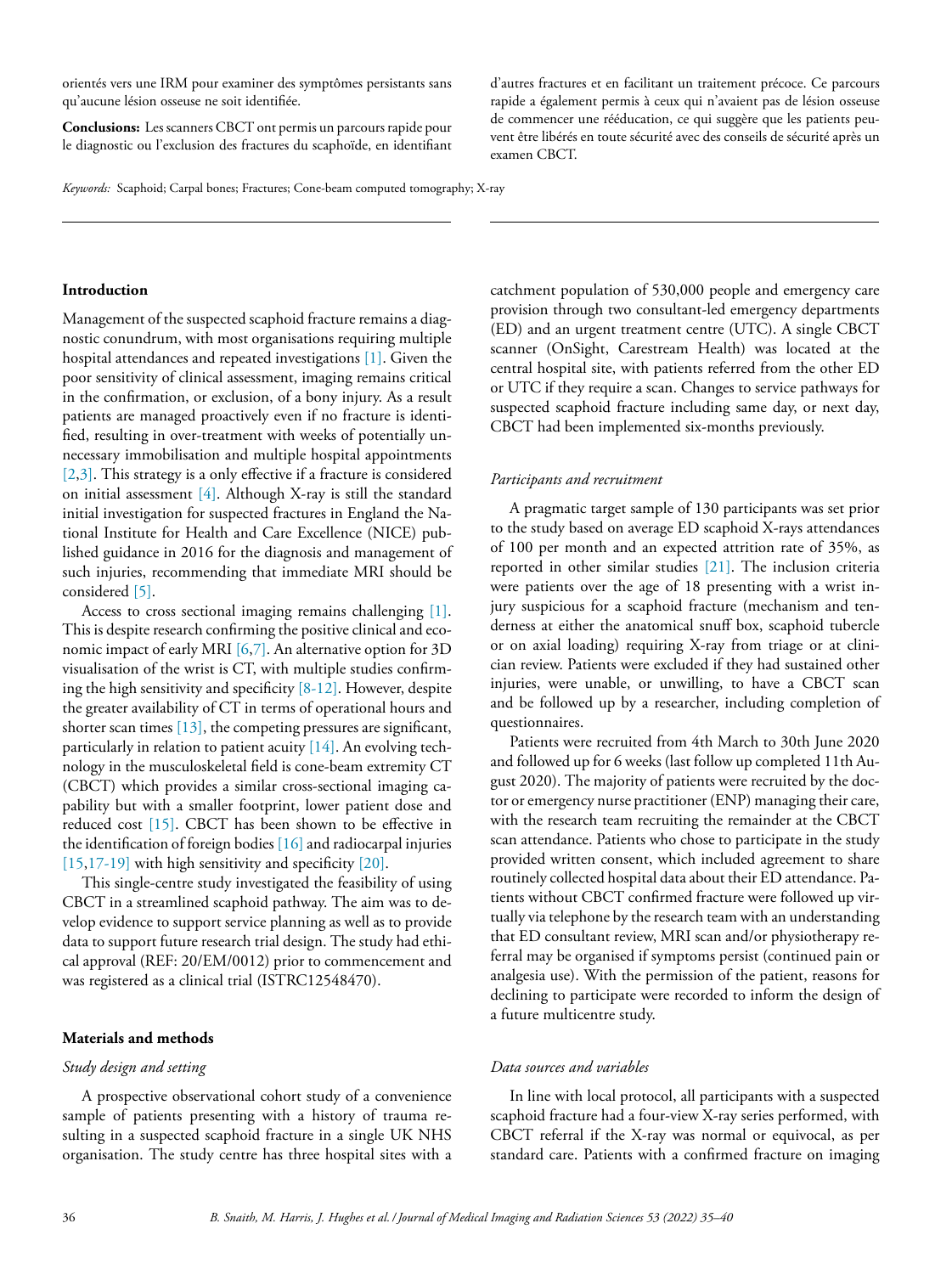

Fig. 1. Recruitment flow chart.

(X-ray or CBCT), were referred to the relevant hospital clinic and data collection ceased. Patients with a negative CBCT were discharged with a removable wrist splint and virtual follow up (2 and 6 weeks) by the research team, with oversight and any subsequent clinical decision-making in conjunction with the principal investigator.

Data was collected from the ED notes, electronic health records and radiology information system, including any related unplanned attendance at ED, other hospital clinic or imaging. Study questionnaires were completed by the patient at initial attendance recording pre-injury (baseline) and postinjury status. During follow-up telephone calls, the relevant study questionnaire was completed. If a patient did not respond to the first telephone call, 2 further attempts were made to contact the patient, and then a final letter was sent giving instruction on how to seek advice if symptoms were not improving. Data was initially recorded on case report forms (CRF) relevant to that episode, and then transcribed onto the EDGE research management system (University of Southampton, UK) using the participants unique study ID number. All missing data was recorded as an empty cell. Data validation was performed by the research team at regular intervals with queries checked against source data.

The primary outcome measure for this study was the number of hospital attendances related to suspected scaphoid fracture. Reported secondary outcome measures include the number of patients presenting at ED with suspected scaphoid fracture, fracture prevalence (including injury demographics such as time of presentation, clinical symptoms and fracture type if appropriate), and recruitment rate.

The Improving the Scaphoid Pathway with Extremity CT in the Emergency Department (InSPECTED) study team included a patient representative (with history of scaphoid fractures). They contributed to the research protocol and

commented on patient-facing materials including the information sheet, consent form and dissemination materials, such as an infographic summarising the study findings for participants and members of the public.

# *Statistical methods*

For the purposes of the study, the primary endpoint was defined as confirmation of scaphoid (or other) fracture on imaging examination and the secondary end point as definitive exclusion of scaphoid (or other) fracture on imaging examinations and follow up review. The reported diagnosis is based on final imaging outcome with double reporting of all examinations by two independent consultant musculoskeletal radiologists.

Data for all outcome measures has been managed in Microsoft Excel® (Microsoft Corporation, Washington USA) and summarised using appropriate descriptive statistics. Further analysis used IBM SPSS statistics v27.0.

# **Results**

Within the study timeframe 156 patients were deemed to have symptoms consistent with a scaphoid fracture requiring imaging investigation. Of these, 68 provided written consent to research follow-up and data collection (Fig. 1). The remainder included patients who were not approached for recruitment due to availability of staff trained in good clinical practice  $(n=34)$ , declined participation  $(n=8)$  or lacked capacity  $(n=5)$ . The other 43 patients did not meet the inclusion criteria (commonly due to additional injuries). Participants were predominately female (n=41; 60.3%) with a mean age of 41 years (S.D.  $\pm$  15.5). No specific attendance pattern was evident with greatest attendance on Mondays (n=13) and least on Thursdays and Fridays  $(each n=7)$ .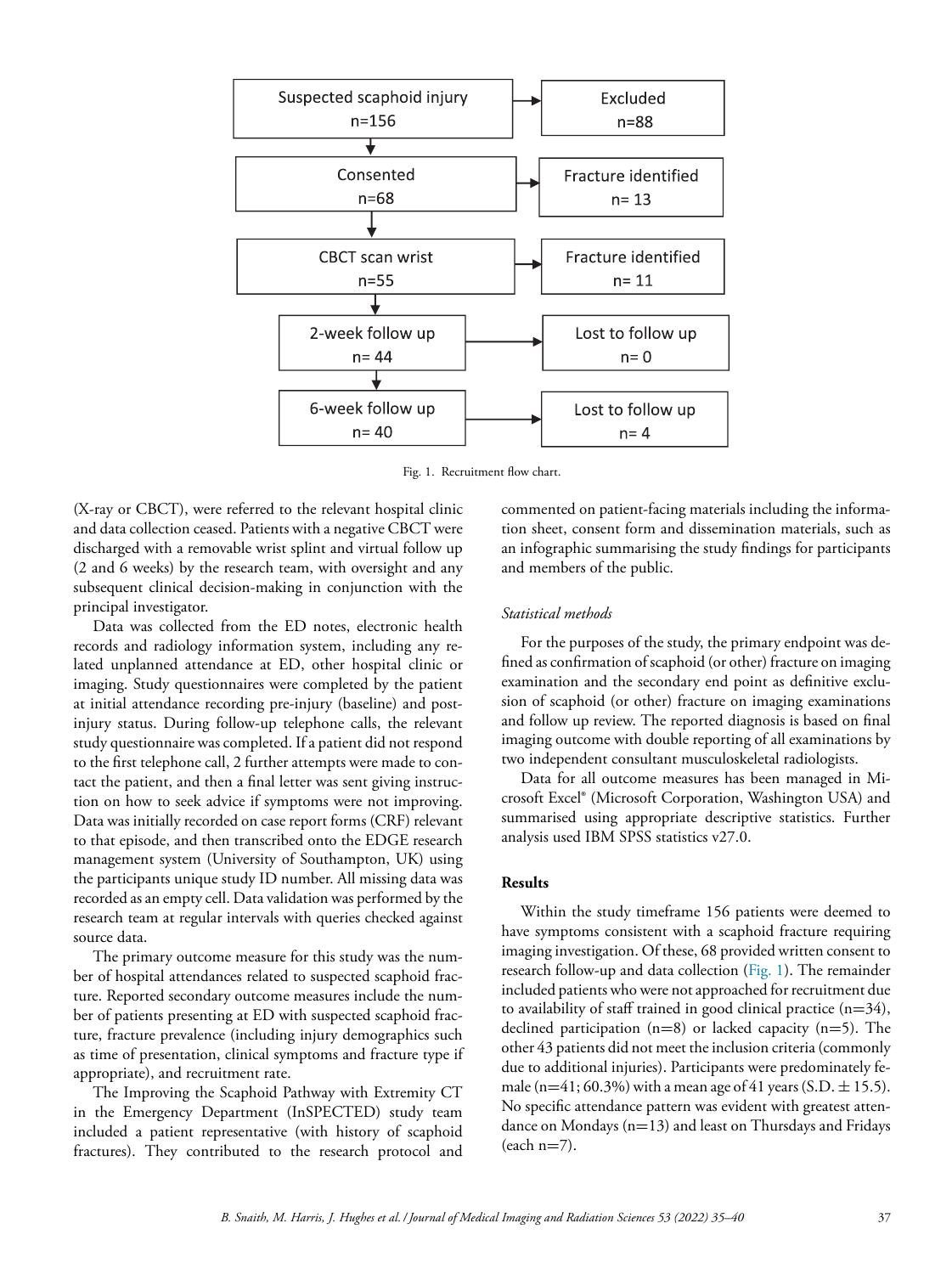Table 1 Fractures diagnosed on X-ray and cone beam CT (CBCT).

|                        | Fractures diagnosed n (%) |             |          |
|------------------------|---------------------------|-------------|----------|
|                        | X-ray                     | <b>CBCT</b> | Total    |
| Radius +/- ulna        | 6(8.8)                    | 2(2.9)      | 8(11.8)  |
| Isolated carpal bone   | 7(10.3)                   | 6(8.8)      | 13(19.1) |
| Scaphoid               | 7(10.3)                   | 1(1.5)      | 8(11.8)  |
| Trapezium              |                           | 5(7.4)      | 5(7.4)   |
| Isolated metacarpal    |                           | 1(1.5)      | 1(1.5)   |
| Multiple fractures     |                           | $2(2.9)^*$  | 2(2.9)   |
| Total (% of attendees) | 13 (19.1)                 | 11(16.2)    | 24(35.3) |

∗1 patient had radial, capitate and metacarpal fractures; 1 had trapezoid and metacarpal



Fig. 2. 48 year old male who fell from a scooter. CBCT demonstrated a radiographically occult trapezium tubercle fracture (arrow).

The initial X-ray demonstrated a fracture in 19.1%  $(n=13/68)$  of cases. All patients with a negative or equivocal initial X-ray had CBCT (n=55). Of these, 16 were performed at the same attendance, (mean 1.2 hrs from ED arrival; range 0.4-2.45). For the remaining 39 patients this meant a second hospital attendance, most commonly due to the initial presentation being to a peripheral hospital site  $(n=33)$ . The definitive diagnosis was available within 2 days in 94.1% of cases.

The CBCT scan confirmed 2 X-ray suspected fractures and demonstrated an additional 9 injuries. Independent retrospective review of the X-ray and CBCT images confirmed that the additional fractures (n=9) seen on CBCT were not evident on the initial radiographs. The fracture location varied, with only one additional scaphoid fracture identified and CBCT diagnosed fractures being predominately trapezium (Table 1) (Figs. 2 and 3) with radial styloid fractures also being identified [\(Fig.](#page-4-0) 4). Overall, there was no difference in age profile between the radial fracture and other fractures groups ( $46.5 \pm 18.6$  years vs  $46.1 \pm 16.3$  years; t=0.058; p=0.477) although there were a greater proportion of females with a radial fracture (75% vs 50%;  $X^2$ =1.371; p=0.242).

Based on the 2-week and 6-week follow-up data, eight patients had a further telephone review (n=2) or physical evaluation by an ED consultant  $(n=3)$  or in fracture clinic  $(n=3)$ . Of these, three patients (4.4%) were subsequently referred for



Fig. 3. 58 year old female presenting following a fall and tender scaphoid area. The X-ray was normal. CBCT demonstrated a lucent acute fracture line at the trapezium (arrow).

MRI to investigate their persistent symptoms, with no bony injuries identified.

## **Discussion**

ED attendances during the study period were down across the NHS [\[22-25\].](#page-5-0) Indeed the study centre saw a 61% reduction in ED referred scaphoid X-rays compared to previous years. We believe this is related to the study opening 19 days prior to the first lockdown as a result of the coronavirus pandemic, and consequent reduction in outdoor activities, particularly sport. This is also likely to have resulted in the participant demographics which did not reflect the usual younger, male profile expected in suspected scaphoid fractures [\[23\].](#page-5-0) As a result of this change in attendance the planned recruitment strategy did not achieve the expected sample but the results are still valuable in confirming the opportunities afforded by the new pathway.

Over-treatment of suspected scaphoid injuries is an ongoing challenge [\[1\].](#page-5-0) Cohen et al. [\[26\]](#page-5-0) stated that less than 10%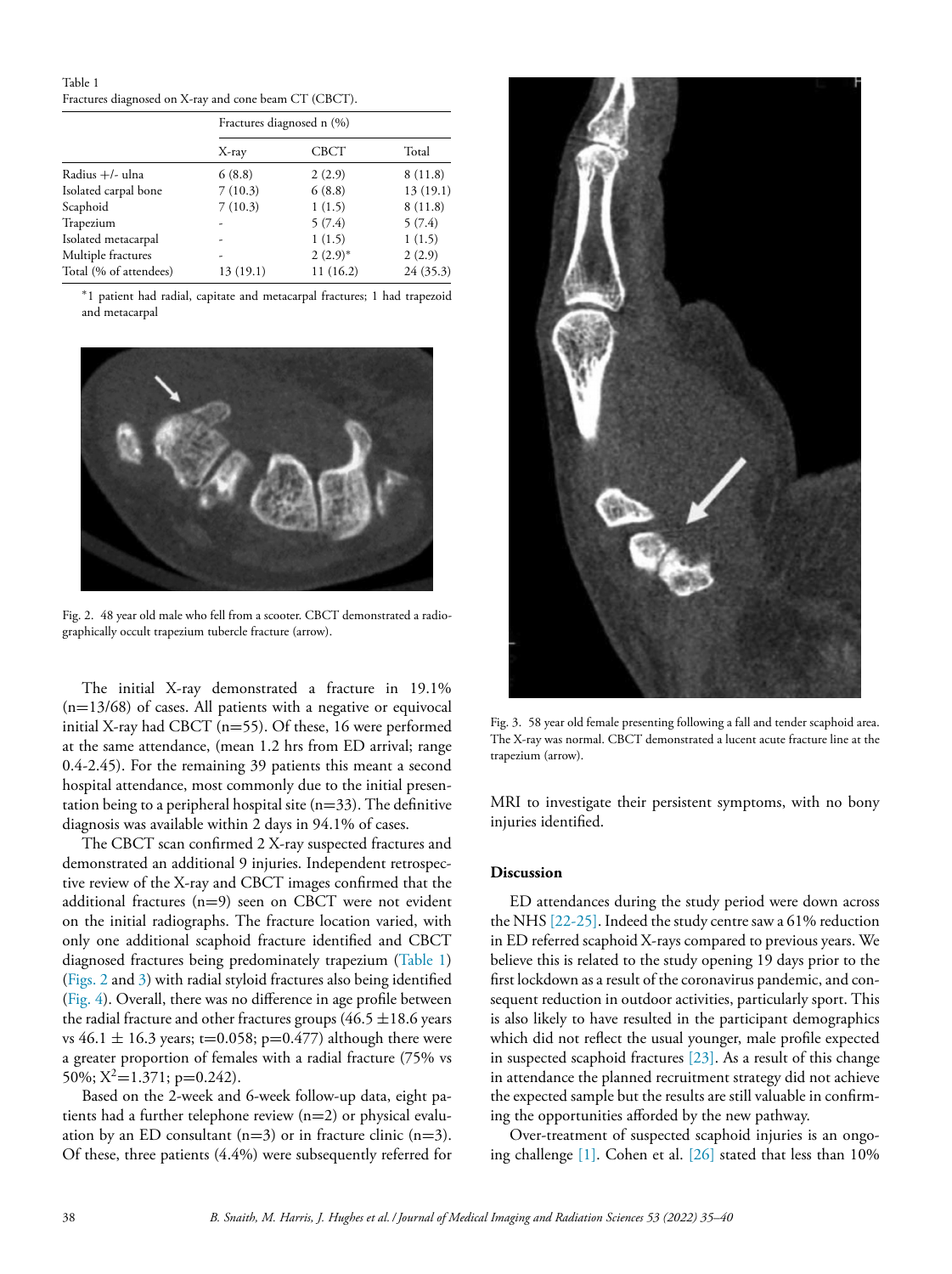<span id="page-4-0"></span>

Fig. 4. 22 years old male with FOOSH. Radiographically occult (4a) intra-articular distal radius fracture was identified on CBCT (4b arrow).

of patients placed on follow up pathways are ever diagnosed with a fracture. In our study, 20% of those referred for CBCT were confirmed positive for bony injury, although the number of scaphoid fractures were small. Interestingly, the high incidence of trapezium fractures corresponds to the findings of Gibney et al. in their CBCT study of radiocarpal injuries [\[27\].](#page-5-0) This also again raises questions as to whether modern imaging techniques may refute the accuracy of the well cited 3-5% scaphoid fracture incidence  $[28]$ . The data does suggest that the number of fractures to the carpus may be underestimated using the conventional imaging strategies, although some of the injuries may be self-limiting and therefore not followed up with cross-sectional techniques.

Our findings confirm the effectiveness of the early CBCT pathway in terms of reducing hospital attendances and healthcare resource use, as well as encouraging early mobilisation. This correlates with Vitez et al. who suggest that CBCT should be considered as a first line imaging modality for wrist injuries [\[29\].](#page-5-0) Our research also confirms the proposed strategy of discharge with safety net advice for re-presentation if symptoms persist, with potential for follow-up MRI as appropriate. X-rays remain the primary imaging tool, and with their low cost and easy access are unlikely to be replaced in the medium term, despite their poor sensitivity. The number of radial fractures

diagnosed on X-ray likely relates to the poor specificity of clinical assessment and/or the inappropriate referral for scaphoid imaging rather than dedicated wrist X-rays and may reflect the demographic profile of the sample. The use of CT (including CBCT) as a diagnostic imaging tool in the investigation of suspected scaphoid, or radiocarpal, injuries does result in an increased radiation dose burden to the patient. However, the availability of 3D imaging may also facilitate early treatment planning and negate the need for additional investigations for those with a confirmed fracture [\[30\].](#page-5-0)

## *Limitations*

Planned prior to the COVID-19 pandemic, the study had estimated a recruitment figure of 130 participants and therefore the lower recruitment rate reduces its strength and further research on the utility of CBCT or CT, particularly compared to MRI, in the diagnosis of scaphoid and other wrist injuries is required.

The pragmatic study design and relatively low numbers mean that all patients did not receive an MRI scan and therefore the sensitivity and specificity of CBCT cannot be confirmed. Patients were followed up by the research team at 2 and 6-weeks, with electronic records were interrogated for the